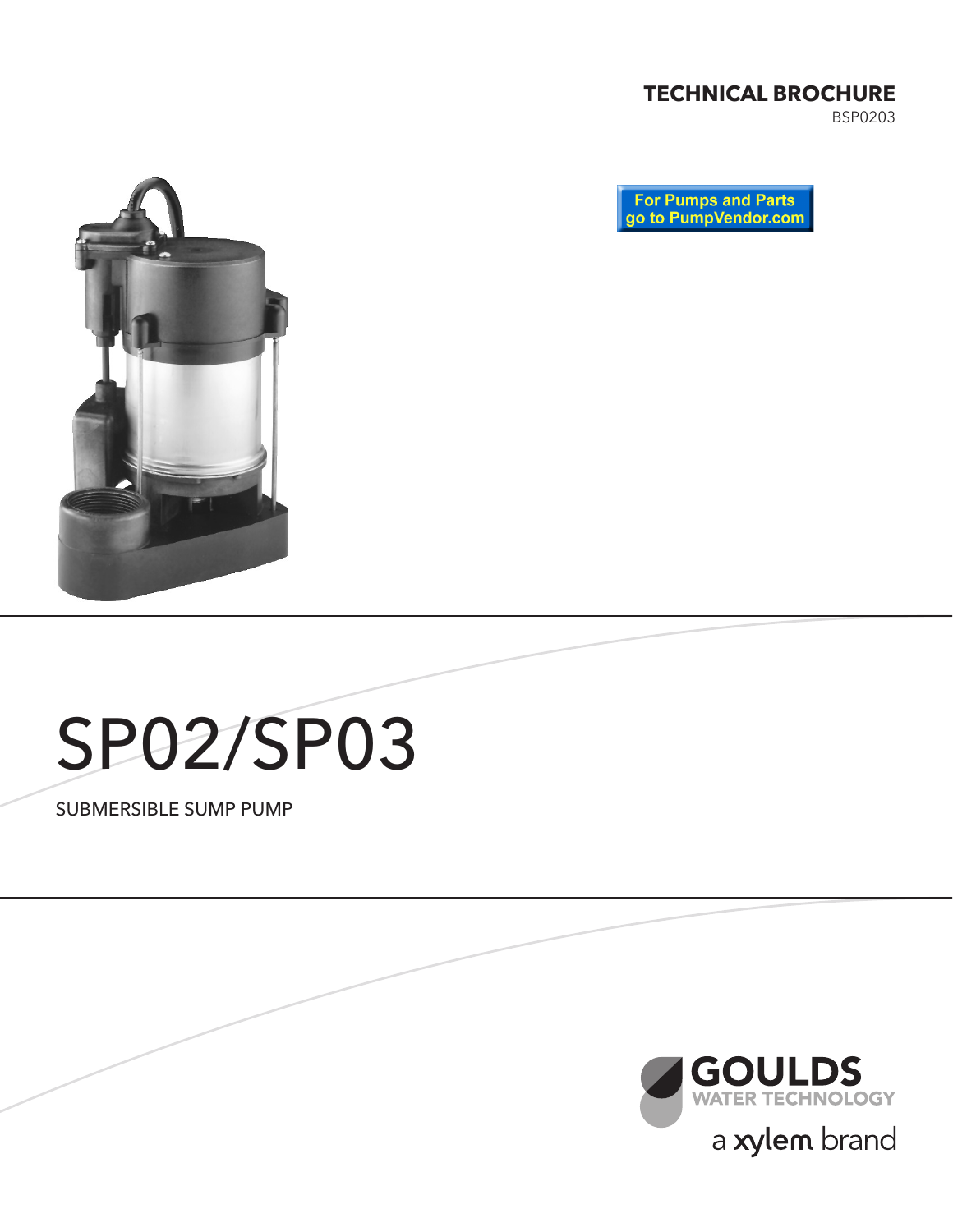# Goulds Water Technology

### **Wastewater**

#### **FEATURES**

Corrosion-resistant construction

Stainless Steel motor casing and fasteners

Glass-filled thermoplastic impeller and casing

Bearings: Upper and lower heavy duty ball bearing construction.

Motor is permanently lubricated for extended service life and is powered for continuous operation. All ratings are within the working limits of the motor.

Stainless steel shaft

Complete unit is light weight, portable and compact.

#### **AGENCY LISTINGS**



Tested to CSA 22.2 108 Standards By Canadian Standards Association File #LR38549



Underwriter's Laboratories

#### **APPLICATIONS**

Specially designed for the following uses:

- Basement draining
- Water transfer
- Dewatering

#### **SPECIFICATIONS**

#### **Pump:**

- Discharge size: SP024 – 11 ⁄4" NPT SP025 – 11 ⁄2" NPT SP035 – 11 ⁄2" NPT
- Capacities: to 40 GPM
- Maximum head: to 30 feet
- Temperature: 104º F (40º C) maximum, continuous when completely submerged.
- Solids handling: 3 ⁄8" maximum spherical
- Float switch: built-in non-mercury Vertical or Piggyback Wide Angle.
- Manual model also available SP035M
- Pumping range: 3.0"
- Maximum pump down 1¼" from base

#### **MOTOR**

- $\bullet$  SP02:  $\frac{1}{4}$  HP, 115 V, 60 Hz, single phase 3400 RPM, 2.4 amps maximum.
- SP03: 1/3 HP, 115 V, 60 Hz, single phase, 3400 RPM, 3.0 amps maximum.
- Built-in thermal overload protection with automatic reset.
- Permanent-split-capacitor type
- Class B insulation
- Air filled design
- Stainless steel shaft
- Power cord: 10 foot standard length, heavy duty 16/3 SJTW with NEMA 5-15 P three prong grounding plug, 115V.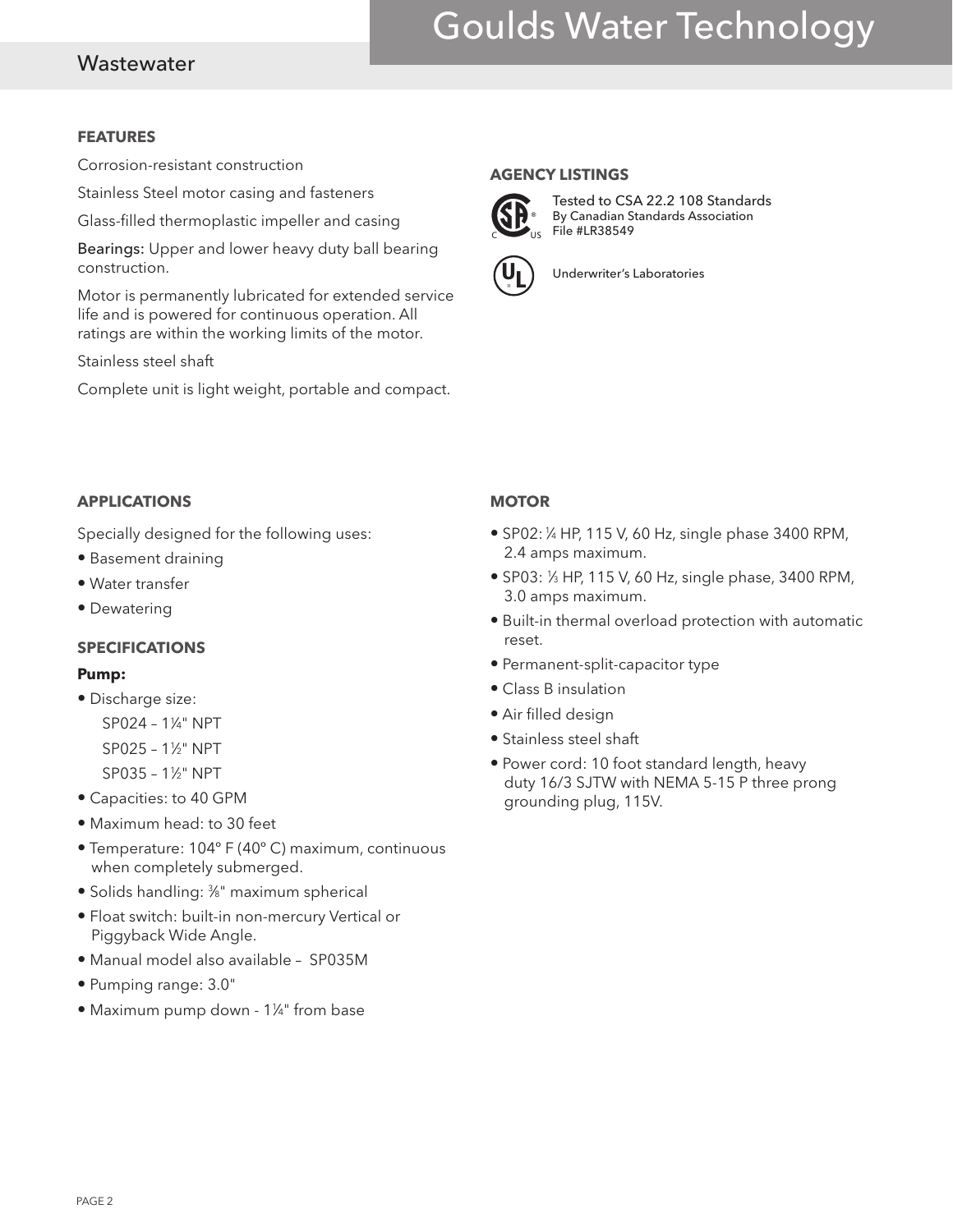# Goulds Water Technology

## **Wastewater**

#### **PERFORMANCE RATINGS**

#### **SP02**

| <b>Total Head</b><br>(feet of water) | <b>GPM</b> | <b>GPH</b> |
|--------------------------------------|------------|------------|
|                                      | 31         | 1,860      |
| 1 ( )                                | 23         | 1,380      |
| 15                                   | 15         | 900        |
| つの                                   |            | 300        |

| <b>Total Head</b><br>(feet of water) | <b>GPM</b> | <b>GPH</b> |  |  |  |
|--------------------------------------|------------|------------|--|--|--|
|                                      |            | 2,490      |  |  |  |
| 1 Ր                                  | 34         | 2,040      |  |  |  |
| 15                                   | 26         | 1,560      |  |  |  |
| 20                                   |            | 1,020      |  |  |  |
| 25                                   |            | 480        |  |  |  |

#### **MODEL INFORMATION**

| Order No. HP  |               | <b>Volts</b> | Amps | <b>Minimum</b><br><b>Circuit</b><br><b>Breaker</b> | <b>Phase</b>             | <b>Float Switch</b><br><b>Style</b> | Cord             | <b>Discharge</b><br>Length Connection | Min.<br>On<br>Level | Min.<br>Off<br>Level | <b>Minimum</b><br><b>Basin</b><br><b>Diameter</b> | <b>Maximum</b><br><b>Solids</b><br><b>Size</b> | <b>Shipping</b><br>Weight<br>lbs/kg |
|---------------|---------------|--------------|------|----------------------------------------------------|--------------------------|-------------------------------------|------------------|---------------------------------------|---------------------|----------------------|---------------------------------------------------|------------------------------------------------|-------------------------------------|
| <b>SP024V</b> |               |              | 2.4  | 10                                                 |                          | <b>Built-In Vertical</b>            | 10'              | $1\frac{1}{4}$ "                      | 6"                  | 3"                   | O <sub>II</sub>                                   | $\frac{3}{8}$ "                                | 8/3.6                               |
| SP024AT       | ¼             |              |      | 10                                                 |                          | Piggyback Wide Angle                | 10'              | $1\frac{1}{4}$ "                      | 11"                 | 5"                   | 12"                                               |                                                |                                     |
| <b>SP025V</b> |               |              |      | 10                                                 |                          | Built-In Vertical                   | 10'              | $1\frac{1}{2}$                        | 6"                  | ייכ                  | O <sub>II</sub>                                   |                                                |                                     |
| SP025AT       |               | 115          |      | 10                                                 |                          | Piggyback Wide Angle                | 10'              | $1\frac{1}{2}$ "                      | 11"                 |                      | 12"                                               |                                                |                                     |
| <b>SP035V</b> |               |              | 3.0  | 10                                                 | <b>Built-In Vertical</b> | 10'                                 | $1\frac{1}{2}$ " | 6"                                    | $2^{\rm H}$         | O <sub>II</sub>      |                                                   |                                                |                                     |
| <b>SP035M</b> | $\frac{1}{3}$ |              |      | 10                                                 |                          | Plug / No Switch                    | $10^{\circ}$     | $1\frac{1}{2}$ "                      | 6"                  | 3"                   | O <sub>II</sub>                                   |                                                |                                     |
| SP035AT       |               |              |      | 10                                                 |                          | Piggyback Wide Angle                | 10'              | $1\frac{1}{2}$ "                      | 11"                 | Γ"                   | 12"                                               |                                                |                                     |

**SP03**